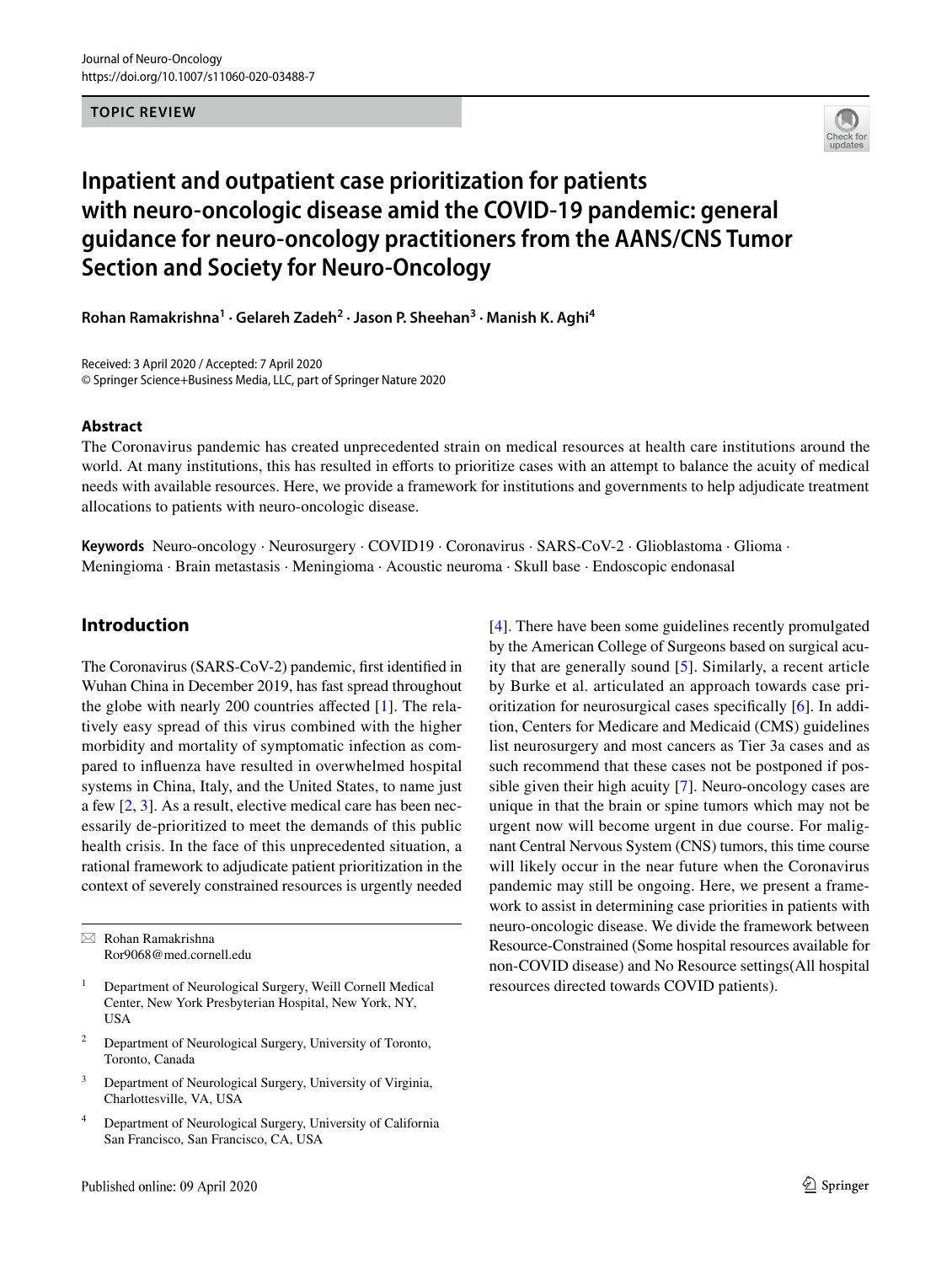# **Resource‑constrained**

#### **Outpatient access**

In many centers affected by the pandemic, outpatient access has been signifcantly curtailed. To the extent possible, patients and health providers should be given access to their providers through telemedicine appointments. Given the importance of imaging in neuro-oncology patients for diagnosis and surveillance, it is critical that outpatient radiology remain accessible for patients and providers. Radiology and radiation oncology centers should establish protocols to limit patients in waiting areas and provide masks for patients. Finally, for those patients requiring infusions, patients should be appropriately separated with masks given. Ill patients should, of course, remain home and home health care including infusions at home should be considered. For ill patients that are COVID+, discussions between patient and provider should occur to discuss whether their treatment (surgery, chemotherapy, or radiation) can be reasonably postponed until recovery. If it cannot, appropriate evaluation and treatment of these patients should occur in isolated settings with staff provided the appropriate Personal Protective Equipment (PPE).

# **Process for determining access to physical hospital infrastructure**

Departments and health care Institutions should create panels to help fairly adjudicate health care resources. These panels should be blinded to providers to ensure fairness. It is imperative that Health Care Providers with expertise in neuro-oncologic decision making (Neurosurgeons, Radiation Oncologists, Medical Neuro-Oncologists) be part of the process. Hospital administration should provide transparent reporting on available resources locally and regionally based on available real-time information.

For procedures, the bare minimum of staff and Graduate Medical Education (GME) trainees (if any) should be permitted into the operating room both to minimize staff exposures and to conserve PPE. Patients should receive COVID testing prior to their procedures so that discussions about relative risks to patients and providers can be thoughtfully discussed. For example, a patient who tests positive for COVID-19, even if asymptomatic, should delay their procedure until their infection clears given risks to care providers and other hospitalized patients. Procedures in COVID-19 positive patients should be done only for true emergencies. We recommend that to the extent possible, preoperative testing or labwork be performed on the day of surgery for outpatients to minimize patient exposure

to hospital settings. Patients with signifcant cytopenias from their cancers or their therapies should be evaluated in detail to determine whether a surgical intervention is advisable, given their potential poor ability to recover from a hospital acquired COVID-infection.

In terms of operating room dynamics, minimal OR staff should be present during intubation and extubation. Frozen section diagnoses should only be utilized when the information will change intraoperative management to help minimize staff exposure to the hospital setting. Tissue banking procedures should be either temporarily suspended or modified such that the minimal necessary staff are required to complete tissue procurement activities. Intraoperative neuromonitoring should be utilized only if absolutely necessary, again to minimize staff exposure.

Postoperative otherwise uncomplicated craniotomies should consider non-ICU settings for convalescence so these resources (ICU beds and ventilators) can be more appropriately deployed  $[8]$  $[8]$ . All efforts should be made for patients to go home rather than subacute nursing facilities or rehabilitation centers given the likely increased COVID risk in these health care settings. Considerable attention should be paid to reducing length of stay for hospitalized neuro-oncology patients to help reduce in-hospital patient exposure and reduce strain on health care institutions.

#### **Pathology‑specifc considerations**

Neuro-oncology represents a feld with a broad range of pathology, ranging from relatively benign lesions to malignancies. While is tempting to focus on malignancies, where delay in care may result in abbreviated survival, neuro-oncologic illness also can irreversible neurologic deficits if not treated expeditiously even with benign tumors. Hereafter we describe some conditions where we believe timely access to care is appropriate even in the challenging setting we currently face.

#### **High grade gliomas**

For patients with newly diagnosed or recurrent high grade gliomas, urgent surgery should be performed with 1–2 weeks of diagnosis followed by adjuvant chemotherapy and radiation therapies per established standards. In cases where hypofractionated radiotherapy could be used to limit patient exposure in the hospital, this should be considered.

#### **Low grade gliomas**

For non-enhancing lesions that likely represent lower grade gliomas, these should be watched closely until clinical resources are more widely available. While it is understood that many of these lesions may behave more aggressively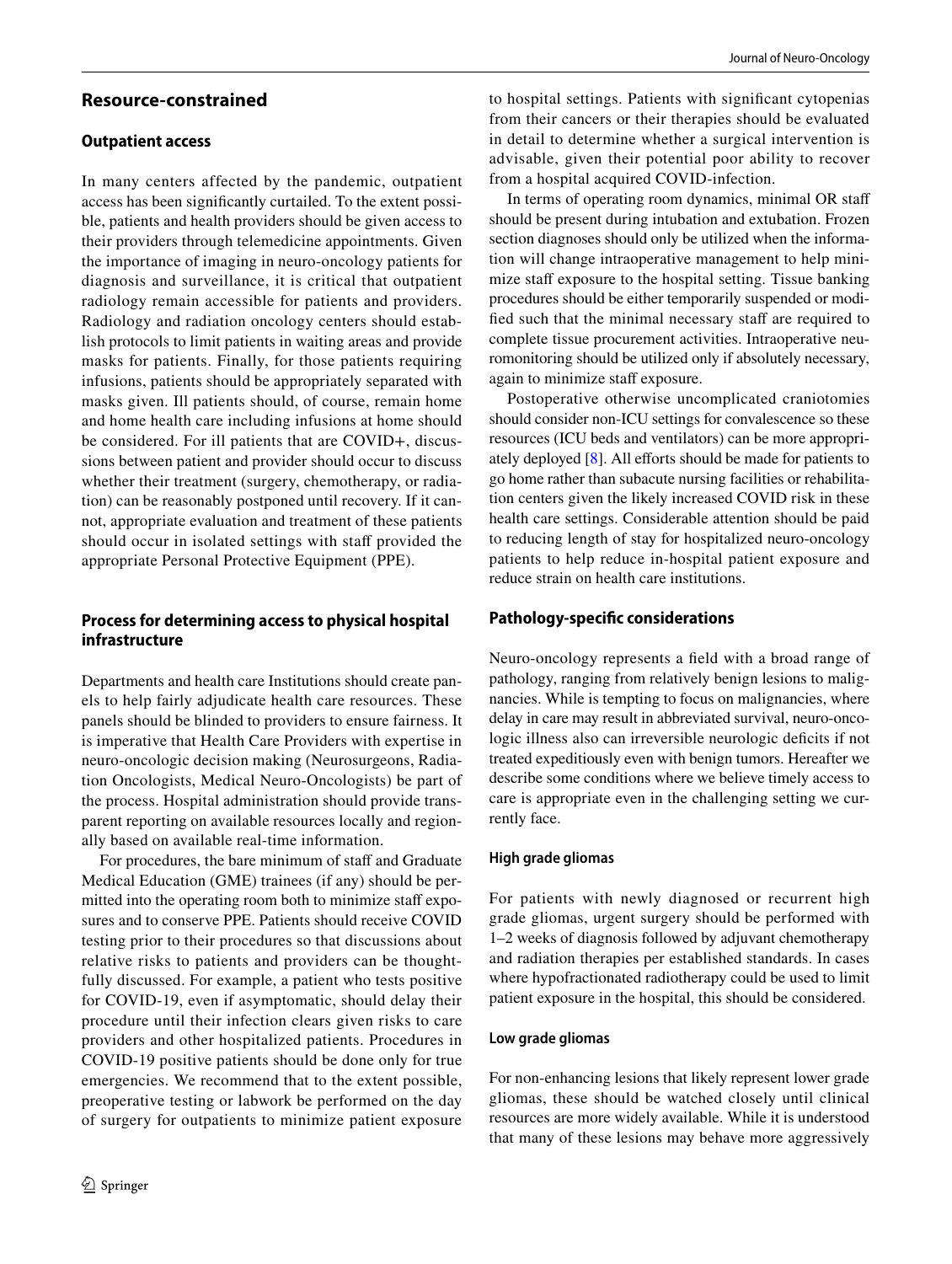based on molecular phenotype, under the current pandemic situation, close outpatient monitoring will stratify those patients who need more urgent intervention based on relevant imaging changes versus those whose treatment can be postponed until the direness of the situation improves.

#### **Brain metastases**

For patients with brain metastases, surgery should be offered only to those patients with large lesions causing symptoms related to mass efect and vasogenic edema and whose survival is expected to be greater than 3 months. For "grey zone" patients who might be treated with surgery and radiosurgery versus radiosurgery alone, we encourage providers to lean towards radiosurgery alone until hospital access improves, recognizing that in a subset of patients salvage therapy may be required. For patients who do not require surgery, radiation therapy in the form of either radiosurgery or whole brain radiation therapy should be ofered at the discretion of the treating providers. Radiation therapy departments should establish protocols to minimize patient fow and provide masks to patients for use during clinical care. For patients where targeted or immunologic therapies are available as either a primary or neoadjuvant strategy, this should be considered [i.e. lung cancer(EGFR+), (ALK+), (RET+), (high PDL1); breast (her2+); melanoma(PDL1 and BRAF/MEK inhibitors); Renal cell(pazopanib, sunitinib), etc.] This is by no means an exhaustive list, but meant to provide examples of where systemic agents may be both efficacious and less resource intensive than surgery or radiation therapy.

#### **Spine metastases**

For patients with spinal metastases, conventional radiotherapy or radiosurgery should be ofered where appropriate to prevent local growth and neurologic symptoms. Triaging based on symptoms amongst this population will of course be necessary. For patients with progressive deformity, neurologic deficits, and significant epidural spinal disease, surgery or emergent/urgent radiotherapy (i.e., spinal lymphoma) should be offered where appropriate  $[9]$  $[9]$ . For patients where targeted therapies or immunologic therapies are available as either a primary or neoadjuvant strategy, this should be considered.

#### **Other lesions**

While it is impractical to describe the appropriate management of all the lesions encountered in neuro-oncologic practice, we believe we have discussed the most common lesions encountered, especially complex given their multidisciplinary nature. In general, patients with progressive neurologic symptoms from brain and spine tumors should be managed expeditiously to prevent irreversible neurologic deficits even if the tumor is considered benign disease. For example, pituitary tumors or skull base lesions with rapidly worsening vision should receive treatment (more chronic vision loss cases can and will likely need to be delayed). Similarly, acoustic neuromas, meningiomas, etc. with hydrocephalus or other symptoms of brainstem compression should be managed expeditiously. Tumors associated with slow but progressive symptoms should be evaluated on a case by case basis. These decisions can adjudicated fairly by departments and resource allocation panels based on available hospital resources and patient needs across the hospital system. Finally, as previously mentioned, radiation therapy or systemic therapy should be considered as an alternative to surgery if possible during this crisis.

#### **Clinical trials**

Many clinical trials have suspended accrual given the current pandemic which is appropriate. It is crucial that health institutions and industry work diligently to serve current trial patients to avoid lapses in care. Institutions should explore the feasibility of telemedicine for trial related follow up visits. To the extent that any trials are opened, prioritization should be given to late stage trials assessing efficacy rather than trials assessing safety.

#### **Patient support**

Visitors to inpatients with neuro-oncologic disease should be minimized and/or even prohibited until epidemiologic data indicate it is safe to lift this burdensome restriction. It is important that providers educate patients on the ramifcations of the COVID19 pandemic. They must also reassure them that they will be monitored as closely as possible and that their treatments will be delivered as soon as is practicable.

#### **Government interventions**

We believe that governments should let individual health. systems manage their prioritization schema without rigid guidelines. However, we do believe that governments should establish civil immunity for health care providers who must make tough treatment allocation decisions in this extraordinary current pandemic crisis [\[10](#page-4-0)].

Governments should also increase production and availability of personal protective equipment (PPE) production, especially for health care workers so they remain safe and efective for their patients. In certain neuro-oncologic procedures like endoscopic endonasal procedures for skull base lesions, there is a risk of viral aerosolization with subsequent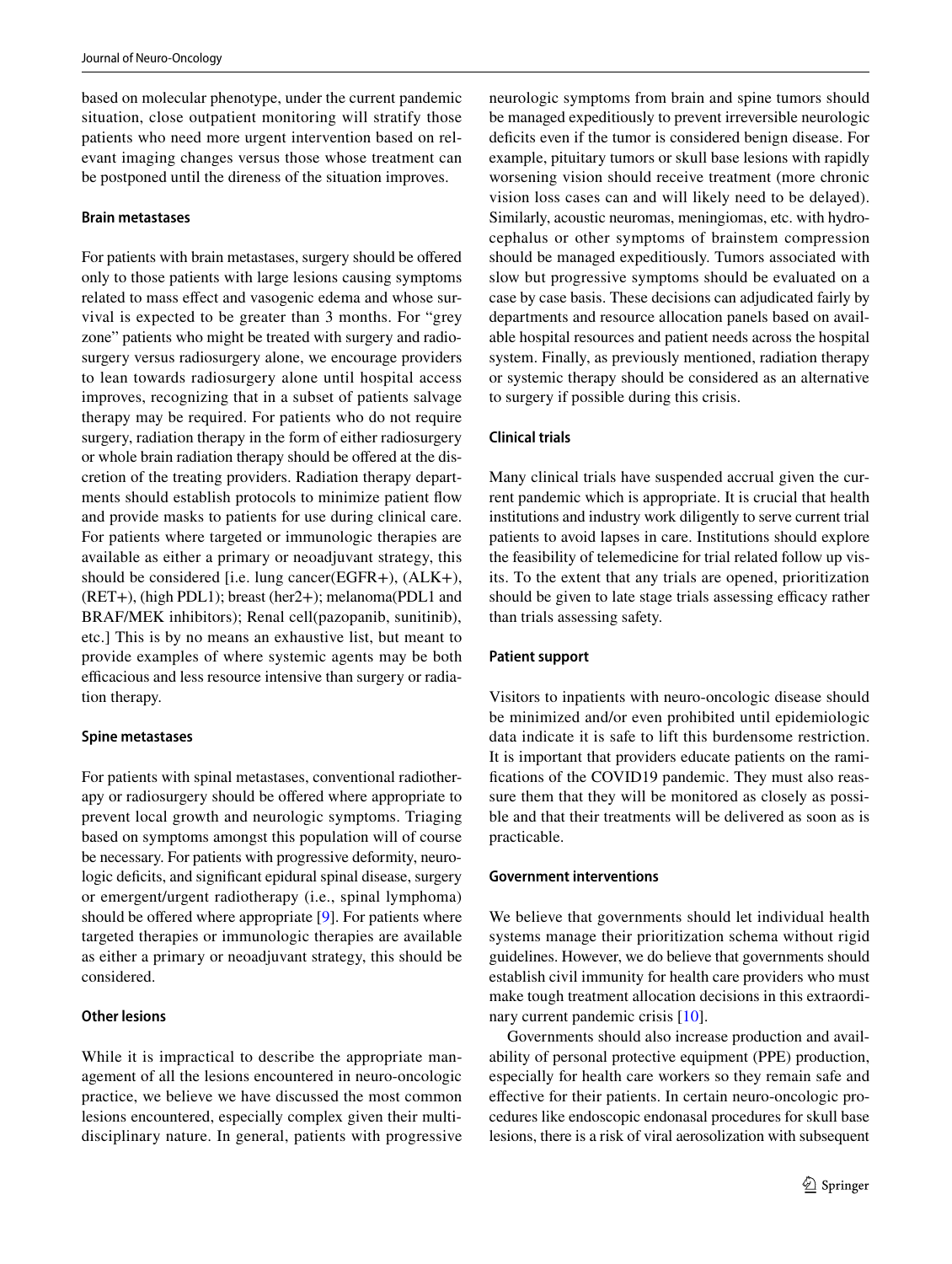infection of surgeons and operating room staff  $[11]$  $[11]$ . These patients should be tested for COVID-19 infection, even if asymptomatic. For patients who are or who may be infected, aerosol generating procedures should only be performed with powered, air purifying respiratory (PARP) equipment.

Neuro-oncologic patients who cannot self-isolate from their medical appointments (in facilities afected by the pandemic), should be provided masks to the extent practicable. That said, procurement strategies for PPE are outside the scope of this article. A governmental response coordinated at all levels (federal, state, and local) with dynamic allocation based on need would be preferred in contrast to current eforts in the United States.

#### **No resource setting**

In the event of all hospital resources being functionally devoted to treatment of COVID patients, neuro-oncologic treatments (surgery, radiosurgery, chemotherapy, or radiation therapy) should be focused on truly emergent situations. These indications might include impending demise relative to mass efect in the brain, impending paraplegia from mass efect in the spine, hematomas and infections.

# **Discussion**

The COVID-19 pandemic has forced an unpleasant conversation with regards to judicious use of health care resources. The current crisis has forced hospital systems to carefully review and at times postpone medical care so that COVID-19 cases can be triaged and managed and so PPE and other infrastructure (e.g. ventilators, ICU beds) can be saved for COVID-19 patients. The inevitable consequence of this will be a backlog of semi-urgent cases across all of medicine and in neuro-oncology. The best way to manage this disruption is to thoughtfully consider when and how neuro-oncology care (both interventional and outpatient) must be delivered, while simultaneously considering both risks to patients/staff and burden on health care systems. We recognize the burden this pandemic has placed on our neuro-oncology patients and their families and hope this framework provides a rational approach to prioritize patient care.

We recognize the ethical burden placed on providers which others have discussed at length [\[4](#page-3-3)].

In this current crisis, neuro-oncology providers will have to be especially cognizant of the risks to patients and providers if aggressive in-hospital treatments are pursued. Moreover, these recommendations for treatment will have to be contextualized to current health system capabilities (i.e., ICU and ventilator availability). Finally, societal utilitarian concerns may have to be considered with perhaps younger patients or patients with better prognoses favored for intensive resources relative to older patients. There are no easy ways to manage these clinical scenarios and there is certainly no universally applicable algorithm, but depending on the severity of the pandemic at individual hospitals, these considerations may well be necessary.

# **Conclusion**

We recognize the extraordinary implications of this case prioritization framework. Given the high acuity of many neurooncologic patients, the challenges to providers in selecting appropriate cases for treatment in this pandemic crisis are substantial. That said, we hope this document provides a framework that can guide clinicians in neuro-oncology practice as they adjudicate which patients to concentrate limited healthcare resources. We further recognize that our patients exist in a vast ecosystem of medical need. That said, we feel it is our duty in the neuro-oncologic community to advocate for our patients forcefully but responsibly as good citizens in the healthcare workforce.

## **Compliance with ethical standards**

**Conflict of interest** The authors have no relevant conficts of interest.

# **References**

- <span id="page-3-0"></span>1. The novel coronavirus outbreak: what we know and what we don't. Cell 180(6):1034–1036 (2020). [https://doi.org/10.1016/j.](https://doi.org/10.1016/j.cell.2020.02.027) [cell.2020.02.027](https://doi.org/10.1016/j.cell.2020.02.027)
- <span id="page-3-1"></span>2. Verity R, Okell LC, Dorigatti I, Winskill P, Whittaker C, Imai N, Cuomo-Dannenburg G, Thompson H, Walker PG, Fu H, Dighe A, Grifn JT, Baguelin M, Bhatia S, Boonyasiri A, Cori A, Cucunubá Z, Fitz R, John KG, Green W, Hamlet A, Hinsley W, Laydon D, Nedjati-Gilani G, Riley S, van Elsland S, Volz E, Wang Y, Xi X, Donnelly CA, Ghani AC, Ferguson NM (2020) Estimates of the severity of coronavirus disease 2019: a model-based analysis. Lancet Infect Dis. [https://doi.org/10.1016/S1473-3099\(20\)30243](https://doi.org/10.1016/S1473-3099(20)30243-7) [-7](https://doi.org/10.1016/S1473-3099(20)30243-7)
- <span id="page-3-2"></span>3. Center JHC (2020)<https://coronavirus.jhu.edu/map.html>
- <span id="page-3-3"></span>4. Emanuel EJ, Persad G, Upshur R et al (2020) Fair allocation of scarce medical resources in the time of COVID-19. N Engl J Med. <https://doi.org/10.1056/NEJMsb2005114>
- <span id="page-3-4"></span>5. Surgeons ACo (2020) COVID-19: recommendations for management of elective surgical procedures. [https://www.facs.org/covid](https://www.facs.org/covid-19/clinical-guidance) [-19/clinical-guidance](https://www.facs.org/covid-19/clinical-guidance)
- <span id="page-3-5"></span>6. Burke JF, Chan AK, Mummaneni V, Chou D, Lobo EP, Berger MS, Theodosopoulos PV, Mummaneni PV (2020) Letter: the coronavirus disease 2019 global pandemic: a neurosurgical treatment algorithm. Neurosurgery. <https://doi.org/10.1093/neuros/nyaa116>
- <span id="page-3-6"></span>7. CMS (2020) [https://www.cms.gov/fles/document/31820-cms](https://www.cms.gov/files/document/31820-cms-adult-elective-surgery-and-procedures-recommendations.pdf)[adult-elective-surgery-and-procedures-recommendations.pdf](https://www.cms.gov/files/document/31820-cms-adult-elective-surgery-and-procedures-recommendations.pdf)
- <span id="page-3-7"></span>8. Florman JE, Cushing D, Keller LA, Rughani AI (2017) A protocol for postoperative admission of elective craniotomy patients to a non-ICU or step-down setting. J Neurosurg 127(6):1392–1397